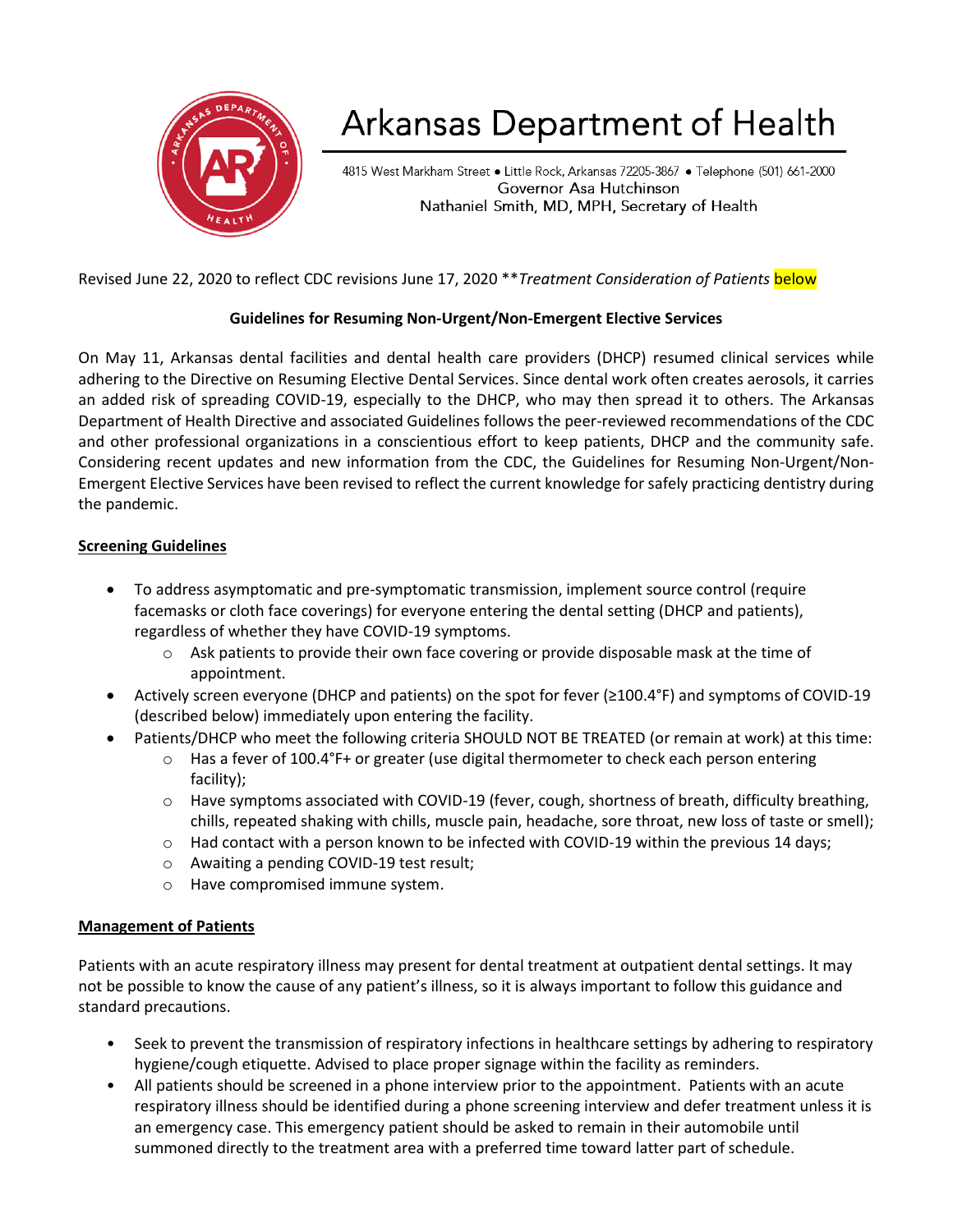- Reception rooms should:
	- o Follow screening guidelines for all patients as indicated above;
	- $\circ$  Only allow the patient and caregiver, if patient is a minor or elderly that requires assistance, into the office/reception area. If possible, place seating arrangement to allow maximum distance between patients;
	- o Provide tissues and no-touch receptacles for used tissue disposal;
	- $\circ$  Remove all magazines, journals, TV remotes, toys or any other objects that may typically be handled by patients.

#### **Treatment Considerations of Patients**

**While maintaining an adherence to the proper screening and disinfectant protocols that have been established**, **the DHCP may utilize their own professional judgement regarding patient flow and treatments that are performed.** Examples of dental procedures according to relative risk for aerosol generation is found at the conclusion of this document. Universal precautions are to be strictly followed in order to minimize the possibility of disease transmission. Because of the frequent production of aerosols during dental treatments, the ADH recommends the following:

- Dental team members that are 65 years of age and older may provide dental treatment provided said member passes the daily screening process.
- The ADA has provided [guidelines for mask types](https://success.ada.org/~/media/CPS/Files/COVID/ADA_Interim_Mask_and_Face_Shield_Guidelines.pdf?_ga=2.21973176.286033647.1587472869-2008935864.1585061055) for consideration for dental healthcare providers for utilization during patient treatment. Utilization of N95 masks, or comparable type, is the recommended standard for the treatment team (dentist, dental hygienist, dental assistant) which provides the lowest risk of infection to the DHCP during the COVID-19 pandemic. Clerical staff should always wear surgical masks or cloth face mask. For additional guidance, refer to the ADA's Return to Work Interim Guidance [Toolkit.](https://success.ada.org/~/media/CPS/Files/Open%20Files/ADA_Return_to_Work_Toolkit.pdf)
- Patient and dental healthcare workers should perform hand hygiene (e.g., hand washing with antimicrobial soap and water, alcohol-based hand rub, or antiseptic handwash) after possible contact with respiratory secretions and contaminated objects/materials.
- Routine cleaning and disinfection strategies used during influenza seasons can be applied to the environmental management for COVID-19 (see links below).
- Patients should use a preprocedural mouth rinse of 1% hydrogen peroxide or 0.2% provodine to reduce the oral microflora.
- If treatment requires the use of dental instruments which produces aerosols:
	- $\circ$  In addition to the typical eye protection and gloves, the treatment team members are to utilize face shields (or goggles) and a long sleeve jacket or disposable gown.
		- Cloth gowns can be laundered and reused indefinitely;
		- Due to the shortage of such PPE, disposable gowns may be worn the entire day unless visibly soiled or the integrity of the gown is compromised.
	- o Using a dental dam is considered the best isolation of the treatment area.
		- Place HVE (high-volume evacuation) as close to the surgical site as possible to capture the generated aerosols;
		- Ultrasonic or piezo instrumentation may be utilized but highly recommend the usage of a four-handed approach to better capture generated aerosols;
			- Other HVE devises such as Isolite, Dry Shied, SafetySuction, Zirc Mr. Thirsty, etc. may be deemed suitable.
	- o Implement procedures to minimize exposures after procedures:
		- $\circ$  Ask patients to wash their hands for 20 seconds and to wear their mask when they leave the treatment area;
		- $\circ$  When possible, provide all necessary information to patients in the procedure room to avoid congregation at the front desk/waiting area on their way to exit the clinic;
		- $\circ$  Complete paperwork electronically before or after the appointment if possible.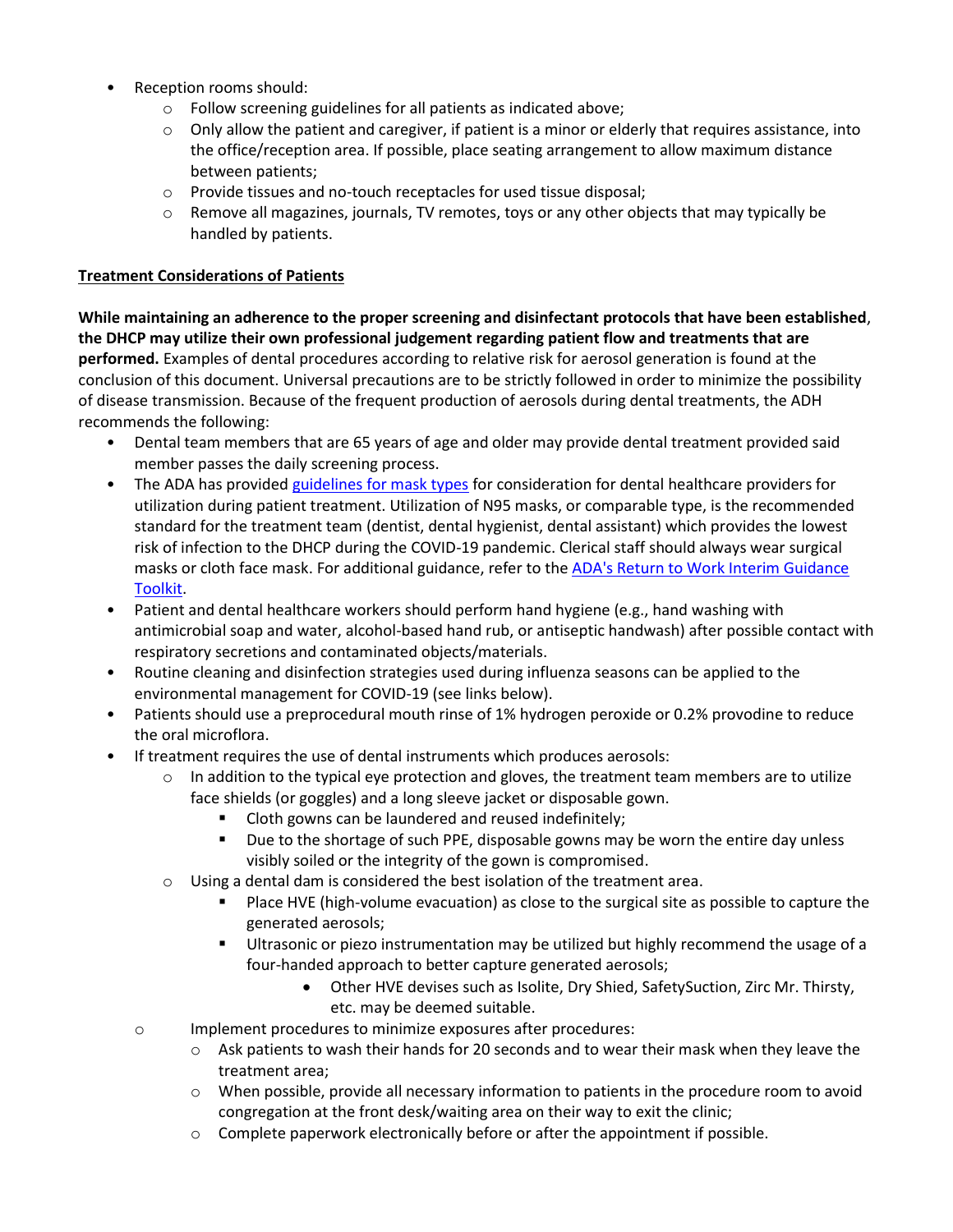o \*\*Allot longer appointment times for proper disinfecting protocols while also following the recommended time (product label) for the disinfectants to remain on surfaces in order to be effective (*revised June 22)*

#### **Procedure Room Disinfection**

- Personnel must wear recommended PPE to wipe down all surfaces.
- Clean and disinfect procedure room surfaces (including faucet handles and all other handles in room).
- Follow the contact times, as appropriate for the disinfectant product used, assuring the surface being disinfected stays wet for the duration of the recommended time (refer to product label).
- Gloves should be doffed upon leaving the treatment room, immediately followed by performing hand hygiene procedures; face shields should be disinfected prior to next patient care.
- Signage to indicate room is clean and ready for next patient

#### **Information on disinfectants for use against SARS-CoV-2, the virus that causes COVID-19:**

- EPA: [List N: Disinfectants for Use Against COVID-19](https://www.epa.gov/pesticide-registration/list-n-disinfectants-use-against-sars-cov-2)
- American Chemistry Council & Center for Biocide Chemistries: [Novel Coronavirus-Fighting Products](https://www.americanchemistry.com/Novel-Coronavirus-Fighting-Products-List.pdf)

## **Procedure for Disinfection of PPE:**

• While there is a shortage of vital PPE such as N95 respirators the CDC has recommended decontamination methods: [Decontamination and Reuse of Filtering Facepiece Respirators](https://www.cdc.gov/coronavirus/2019-ncov/hcp/ppe-strategy/decontamination-reuse-respirators.html)

### **Considerations for COVID-19 Positive Results in Patients or Staff Member**

The ADH does not advise nor require that a patient demonstrate a negative COVID-19 test result in order to receive dental treatment. However, any patient or staff member that reports signs or symptoms related to COVID-19 should be sent to the nearest local health unit for testing.

- A patient that test positive should not be treated for 14 days unless reporting pain and requires immediate attention and all precautions are taken as outlined previously in this guideline;
- Any staff member that tests positive for COVID-19 are to not return to the dental facility until 14 days have passed from the time of the test confirmation;
- An essential staff member may return to work after 10 days providing:
	- o Provides a negative test result to indicate no longer contagious;
	- o No longer show symptoms;
	- $\circ$  Accommodations can be made to protect other employees at the worksite
	- o Wears a mask at all time allowing 10-minute breaks every two hours outside the facility or to eat;
	- o Works in an isolated work area apart from another employees;
	- o Be tested again in seven days.

#### References:

- CDC: [Interim Infection Prevention and Control Recommendations for Patients with Suspected or Confirmed](https://www.cdc.gov/coronavirus/2019-ncov/hcp/infection-control-recommendations.html)  [Coronavirus Disease 2019 \(COVID-19\) in Healthcare Settings](https://www.cdc.gov/coronavirus/2019-ncov/hcp/infection-control-recommendations.html)
- OSHA: [COVID-19 Control and Prevention: Dentistry Workers and Employees](https://secure-web.cisco.com/1U0yAE7IXejgZLnsvqO7L3flCAqZtISz2xNR7vCJ4jcDfHAcqT8FypnoF-hNUoQdNsyvTc7g42oDnaM7uSK3pflueubRzvpdPsuiNp2ZaFd_FDs_TCsfrFRzdvzjcAe0yqC5zU639M1wXDzQNAFrKWj9LOgOWQL4EZkLNp9y3qKMMZbI8sfaZEJSL5yAvb282wWW0DJezECoQB1DUlHbx3VVlOGCkFGXHrEK4kSFozbHBXJ8YCeobaoxlCMF2QdblC3rEqlpuRdsDHq809oCURVGmTtN1-QjS-stxp7BlZ3tIPCB5YA9etWxVhS76i9zpJ-mc0786QiM2QdE8MFqk0aTrjWVN5Nus--zm2BeN1Qt2_AEIQWdTMlCAMpnfxBFakUYEoPVe_il4bL6iEXpU66WShD4RI3FkNYtVS6OFRwyBn4c9v0zWN2JB4J0ZF21p/https%3A%2F%2Fwww.osha.gov%2FSLTC%2Fcovid-19%2Fdentistry.html)
- CDC webinar June 3: CDC Emergency Preparedness and Response [Clinical Outreach and Communication Activity:](https://emergency.cdc.gov/coca/calls/2020/callinfo_060320.asp)  [Guidance for Dental Settings During the COVID-19 Response](https://emergency.cdc.gov/coca/calls/2020/callinfo_060320.asp)